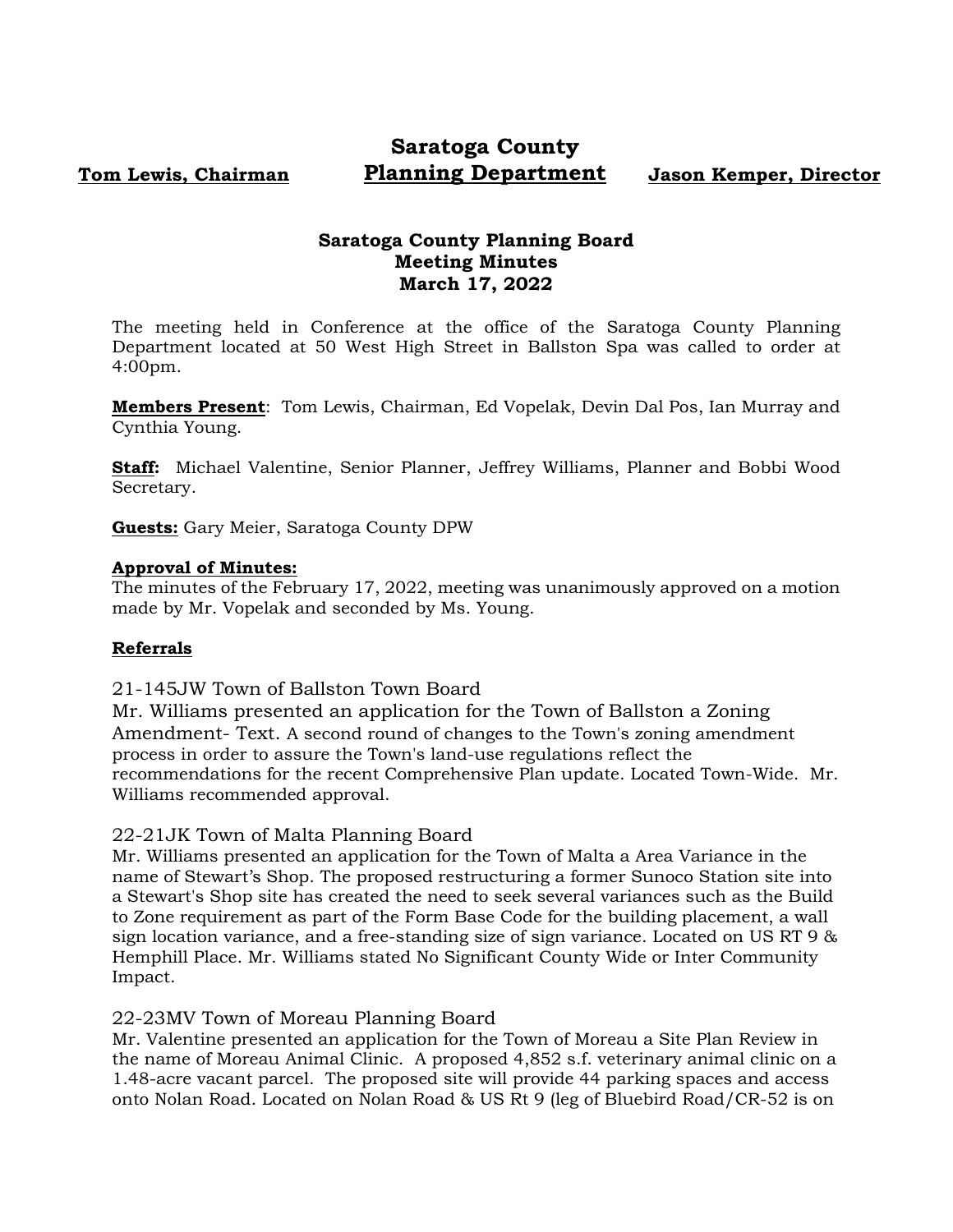east side of intersection). Mr. Valentine stated in comments that the following areas needed to be looked into Corner parcel, public water and Septic. Permitted C-1 use in area surrounded by residential uses on NE and W; parcels on SE and S are Comm uses. Mr. Valentine stated No Significant County Wide or Inter Community Impact.

#### 22-24JW Town of Ballston Planning Board

Mr. Williams presented an application for the Town of Ballston a Special Use Permit & Site Plan in the name of Rise 20-bed facility. A proposed 8,300 s.f., 20-bed facility of be constructed in the rear of the existing 12-bed RISE facility. The 1.88-acre property is on the corner of NYS Rt 67 & Rt 50. Located on NYS Rt 67 and NYS Rt 50. Mr. Williams commented that a NYSDOT work permit will be required for improvements to the existing curb cut onto NYS Rt 67. Mr. Williams stated No Significant County Wide or Inter Community Impact.

### 22-26JK Town of Clifton Park Planning Board

Mr. Williams presented an application for the Town of Clifton Park a Special Use Permit & Site Plan in the name of Blue Barnes Solar, LLC. A proposed solar array on 19-acres or an existing 36.1-acre parcel. A single access road is proposed onto Blue Barnes Road/CR-110. Located on Blue Barnes Road. Mr. Williams commented that a Saratoga County DPW curb cut permit will be required to provide access to the site from County Road 110. Mr. Williams stated that No Significant County Wide or Inter Community Impact.

#### 22-27JW Town of Charlton Planning Board

Mr. Williams presented an application for Town of Charlton a Special Use Permit (Exceptional Use Permit) in the name of Route 67 Café. A proposal to re-open the existing café located in the Town's Agriculture zone. The proposed café will operate by utilizing the two existing curb cuts onto NYS Rt 67. Located on NYS Rt 67 and Peaceable Street (Ag. Dist. #2). Mr. Williams stated that No Significant County Wide or Inter Community Impact.

### 22-28JW Town of Milton Planning Board

Mr. Williams presented an application for the Town of Milton a Use Variance in the name of Neighborhood Kitchen. A proposal to re-open a former pizzeria into a takeout and delivery type restaurant has created the need for a use variance to operate a commercial use in the Town's R-1 zone. Located on Rowland Street/CR-47. Mr. Williams stated No Significant County Wide or Inter Community Impact.

#### 22-29JW Town of Milton Planning Board

Mr. Williams presented an application for the Town of Milton a Site Plan Review in the name of 709 Rt 29. A proposal to expand an existing 78 lot mobile home park by consolidating several existing lots in order to restructure 17 new doublewide mobile home lots for a net increase of 8 units or 86 total lots. Located on NYS Rt 29 (Rock City Rd/CR-49). Mr. Williams stated No Significant County Wide or Inter Community Impact.

### 22-31MV Town of Saratoga Planning Board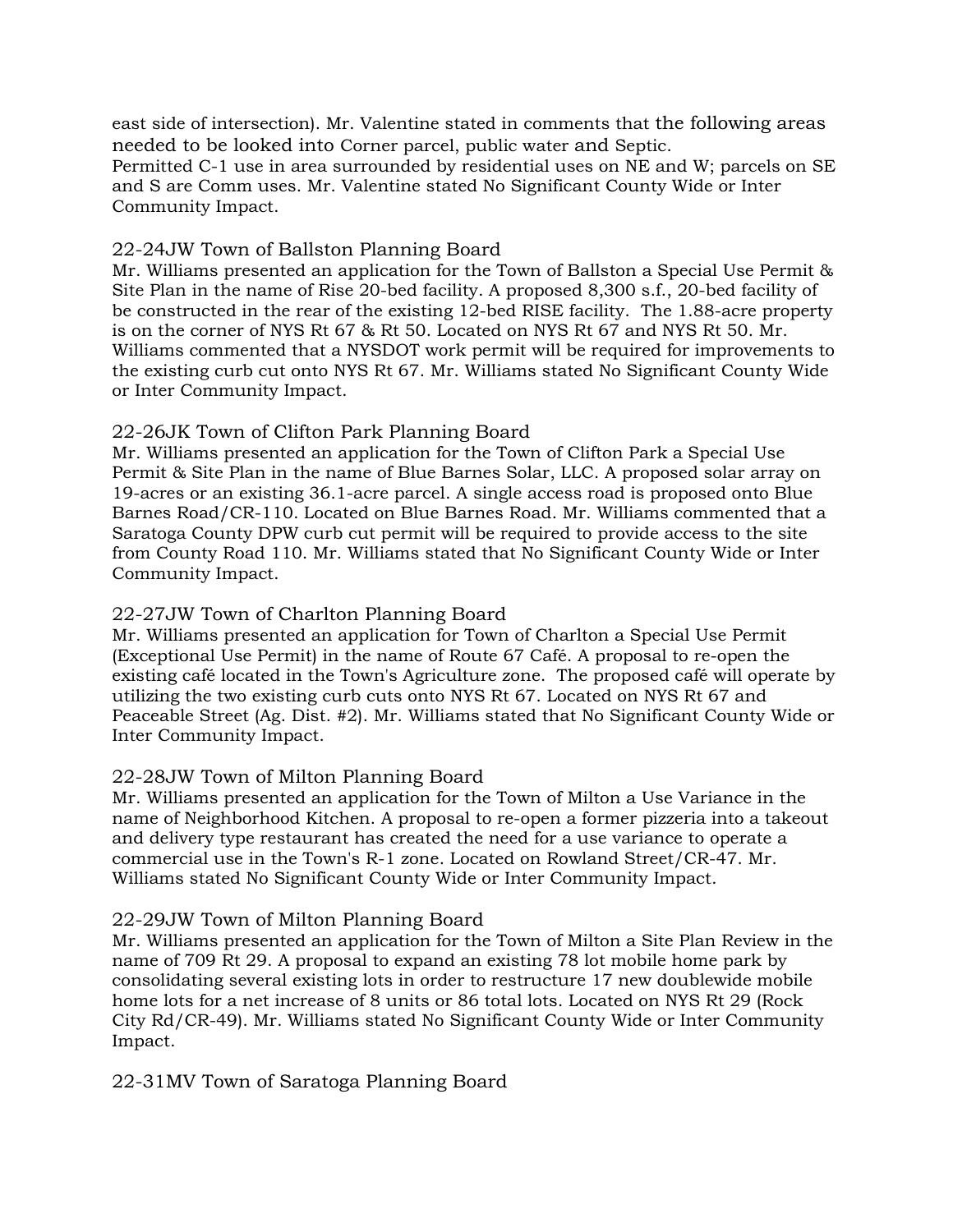Mr. Valentine presented an application for the Town of Saratoga a Special Use Permit in the name of Drumm Turf & Sawmill. A proposal to operate an office and a sawmill on a 10-acre parcel on the corner of US Rt 4 and Coveville Rd. Located on US Rt 4 & Coveville Rd/CR-69 (Ag. Dist. #1). Mr. Valentine commented that the site is proposed for the operation of a sawmill and a turf business. The proposed primary use for the site is not a principally permitted use and requires a Special Use Permit. The proposed use is compatible with the neighborhood and District and presents no impacts of a direct county or countywide nature.

As part of the town planning board's review, we recommend that any proposed outdoor storage is clearly named and located on the site plan. The noise associated with the proposed operation lends itself to consideration of identifying the days and hours of operation. Additionally, the Board should have of record the type and location of outdoor lighting – identifying direction of lighting and the number, height and location of poles/structures.

Critical to the movement of large commercial vehicles with heavy loads coming into the site and trucks with lumber leaving the site, we recommend that all access to and from the site be by a commercial driveway reviewed and permitted by NYS DOT for use of NYS Rt. 4. In discussion at the meeting of SCPB among Board Members and Saratoga County DPW it was expressly stated that there is to be no driveway associated with Coveville Road (CR# 69). The applicant should fully address existing driveways in the context of what is proposed for the two business uses. Mr. Valentine stated that No Significant County Wide or Inter Community Impact.

#### 22-32MV City of Saratoga Planning Board

Mr. Valentine presented an application for the City of Saratoga a Site Plan Review in the name of 30 Caroline Street. A proposed mixed-use building with 1,825 s.f. of commercial space on the first floor and 15 apartments on the top five stories. Located on Caroline St. (Broadway/US Rt 9). Mr. Valentine commented that the building is located in the city's T-6 District for which no off-street parking is required. The site and future building will be serviced by public infrastructure of sidewalks, water, sanitary, stormwater and street. The proposed use fits into the neighborhood and District character. While not of a direct county or countywide impact, the building height may be a concern voiced by some locally. Approval of a structure of this height may be seen as giving a green light to the possibility of other such in-fill projects spreading through the district; this, however, would only be prevalent with the demolition of existing downtown/core structures or fires of a similar critical nature – which is not encouraged or commonplace. Additionally, six stories in the low elevations of this area of Caroline/Putnam are mitigated by and have less visual impact to the surrounding users than such a building located within a level streetscape of no grade variant.

This planning board and staff have, however, over years made reference to the unaddressed cumulative impact of continued development within the T-6 District (both comm/retail and residential) wherein no requirement exists for the provision of off-street parking. We recognize this proposed structure as being only one application before the land use boards but note that the availability of on-street parking within - 2 the city's most densely developed District is relatively fixed and cannot "compete" with the need to provide for the aggregate of new development and users.

We again bring up the suggestion that the City might consider investigating whether there is a current deficiency in parking spaces and if the present and projected needs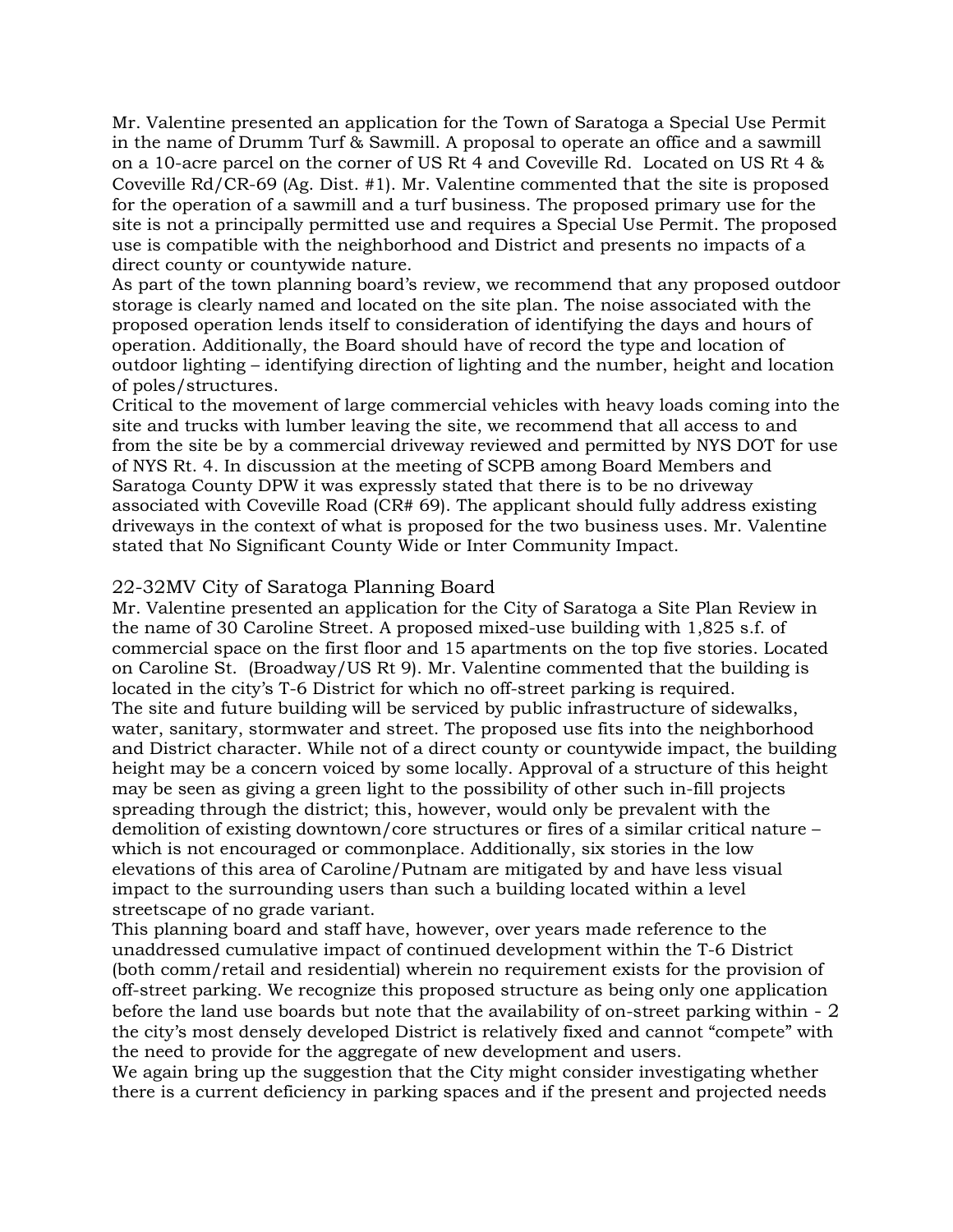(based on a current inventory of available on-street or garage parking spaces) indicates the need for addressing such by District regulations or providing city-owned garage spaces. Mr. Valentine stated that No Significant County Wide or Inter Community Impact.

## 22-33JK Town of Malta Planning Board

Mr. Williams presented an application for the Town of Malta a Project Plan Review in the name of Mitzen Pet Care. A proposed 15,460 s.f. building on a 15.65-acre parcel to operate a veterinary, grooming, training and limited overnight boarding pet care facility. Located on US Rt 9. Mr. Williams commented that the Town should assure the needed consolidation of the 33-lots of the former subdivision is properly documented and filed with the County Clerk's Office. Mr. Williams stated that No Significant County Wide or Inter Community Impact.

### 22-34JK Town of Malta Planning Board

Mr. Williams presented an application for the Town of Malta a Special Use Permit in the name of Salerno Law Firm. A proposal to operate a law firm business from a former Stewart's Shop site on Round Lake Rd. Located on Round Lake Rd./CR-80 and Ruhle Rd. Mr. Williams stated that No Significant County Wide or Inter Community Impact.

## 22-35JK Town of Malta Town Board

Mr. Williams presented an application for the Town of Malta a Legislative Amendment to PDD and Text in the name of State Farm PDDA. A proposal to rezone a 6.2-acre portion of the State Farm PDD property to a C-2, Commercial zoning designation. Located on NYS Rt 67. Mr. Williams stated Approve.

# 22-37MV Town of Halfmoon Town Board

Mr. Valentine presented an application for the Town of Halfmoon a Special Use Permit and Site Plan Review in the name of The Fairways of Halfmoon. A proposal to construct a 3,200 s.f pavilion on the eastern side of the existing club house and add 51 parking spaces to the west side of the clubhouse. Located on Johnson Road (Zim Smith Trail). Mr. Valentine stated No Significant County Wide or Inter Community Impact.

# 22-38MV Town of Halfmoon Town Board

Mr. Valentine presented an application for the Town of Halfmoon a PDD Amendment in the name of Hayner PDD. The original Hayner PDD is very specific on no enlargement of the on-going ice cream shop facility site. The proposed amendment is asking to place an 800 s.f. enclosed pavilion and to expand the gravel parking area by 7,500 s.f. Located NYS Rt 236. Mr. Valentine stated Approve.

# 22-39MV Town of Halfmoon Planning Board

Mr. Valentine presented an application for the Town of Halfmoon a Special Use Permit in the name of Lands of Fellows-Werner Road Subdivision. A proposal to subdivide a vacant 2.06-acre parcel into two lots of 40,000 s.f. and 49,292 s.f. in order to construct two duplexes on each new lot. The placement of duplexes calls for a special use permit review. Located on Werner Road (NYS Rt 146). Mr. Valentine stated Mr. Valentine stated No Significant County Wide or Inter Community Impact.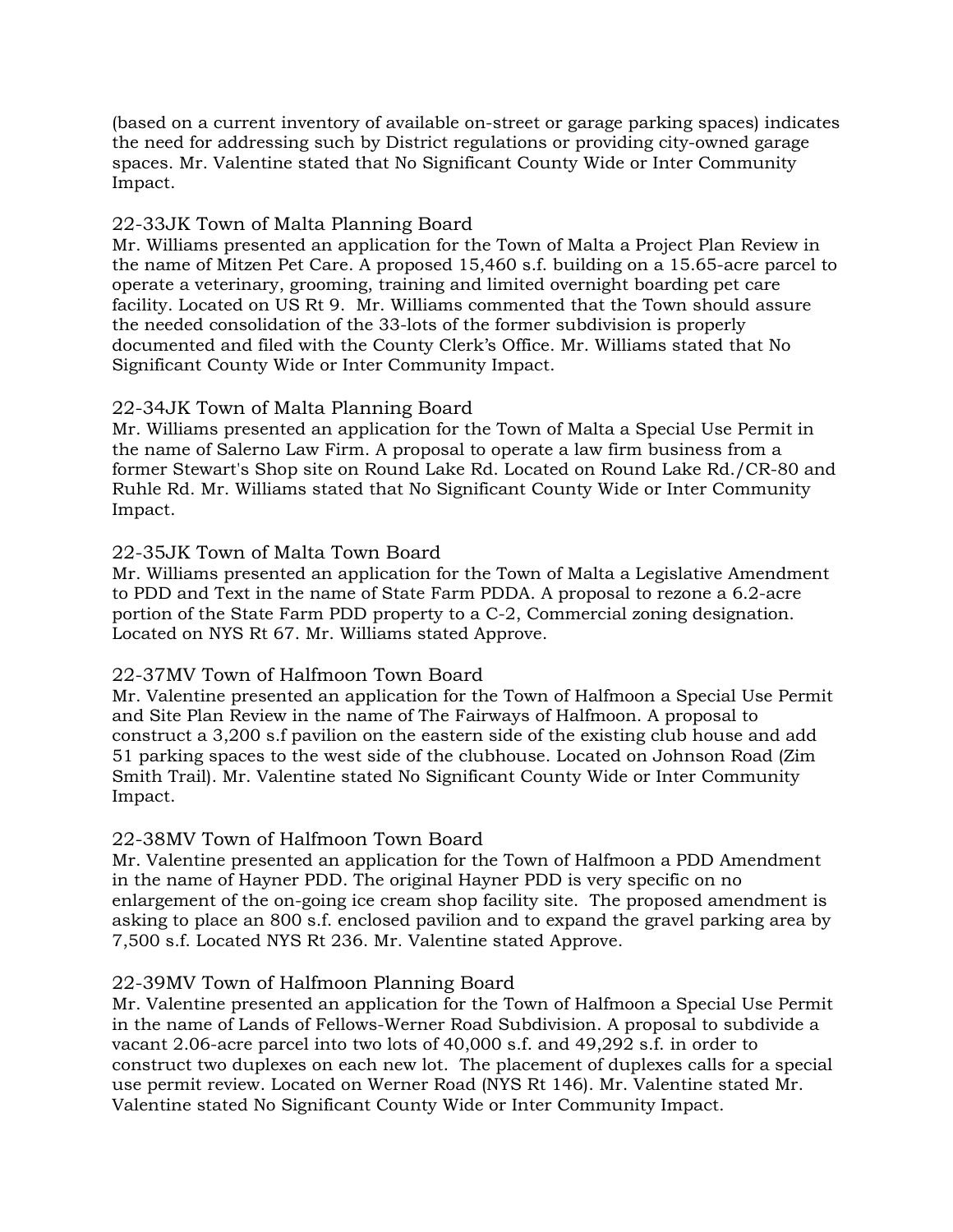## 22-40MV Town of Halfmoon Town Board

Mr. Valentine presented an application for the Town of Halfmoon a PDD Amendment in the name of Halfmoon Village and Yacht Club PDD. The applicant wishes to amend the current PDD with several administrative changes including the name of the development to Park Place on the Peninsula. Located on Towpath Road (Town of Colonie, Town wide PDD change). Mr. Valentine stated that No Significant County Wide or Inter Community Impact.

## 22-41MV Town of Halfmoon Planning Board

Mr. Valentine presented an application for the Town of Halfmoon a Special Use Permit in the name of Townline MCA Development. A proposal to convert an existing singlefamily home into a two-family home. Located Middletown Road (Town of Waterford). Mr. Valentine commented that it was previously reviewed by the SCPB under a use variance referral from the town ZBA. Applicants purchased the property from the town of Halfmoon (used as a facility by the town Water Department). A residence was added to the structure and owners applied for use of the entirety as a duplex, requiring a special use permit. As with the previously reviewed variance referral, this use poses no noted impacts to the county, its existing road system or the neighborhood/District. Mr. Valentine stated that No Significant County Wide or Inter Community Impact.

A motion to approve Planning Department recommendations for planning referrals as presented was made by Mr. Vopelak and a motion was seconded by Ms. Young and unanimously approved.

**DISCLAIMER:** Recommendations made by the Saratoga County Planning Board on referrals and subdivisions are based upon the receipt and review of a "full statement of such proposed action" provided directly to SCPB by the municipal referring agency as stated under General Municipal Law Section 239. A determination of action is rendered by the SCPB based upon the completeness and accuracy of information presented by its staff. The SCPB cannot be accountable for a decision rendered through incomplete or inaccurate information received as part of the complete statement.

### **SUBDIVISIONS**

### 22-A-11JW Town of Charlton Planning Board

Mr. Williams presented an application for the Town of Charlton a Subdivision Review in the name of Heflin. A proposal to adjust the boundary lines of four existing parcels of 38.66-acres, 33.52-acres, 2.30-acres and 2.64-acres into four lots of 41.83-acres, 11.89-acres, 9.14-acres and 13.92-acres. The largest lot contains existing residential improvements while the other three lots are proposed be for single-family residential uses. All lots access onto Cook Road. Located on Cook Road and NYS Rt 67 (Ag. Dist. #2). Mr. Williams stated that No Significant County Wide or Inter Community Impact.

### 22-A-12JW Town of Charlton Planning Board

Mr. Williams presented an application for the Town of Charlton a Subdivision Review in the name of Davidson. The applicant proposes to subdivide an 2.01 acre singlefamily residential lot from an existing +66 acre parcel. The existing lot is bisected with